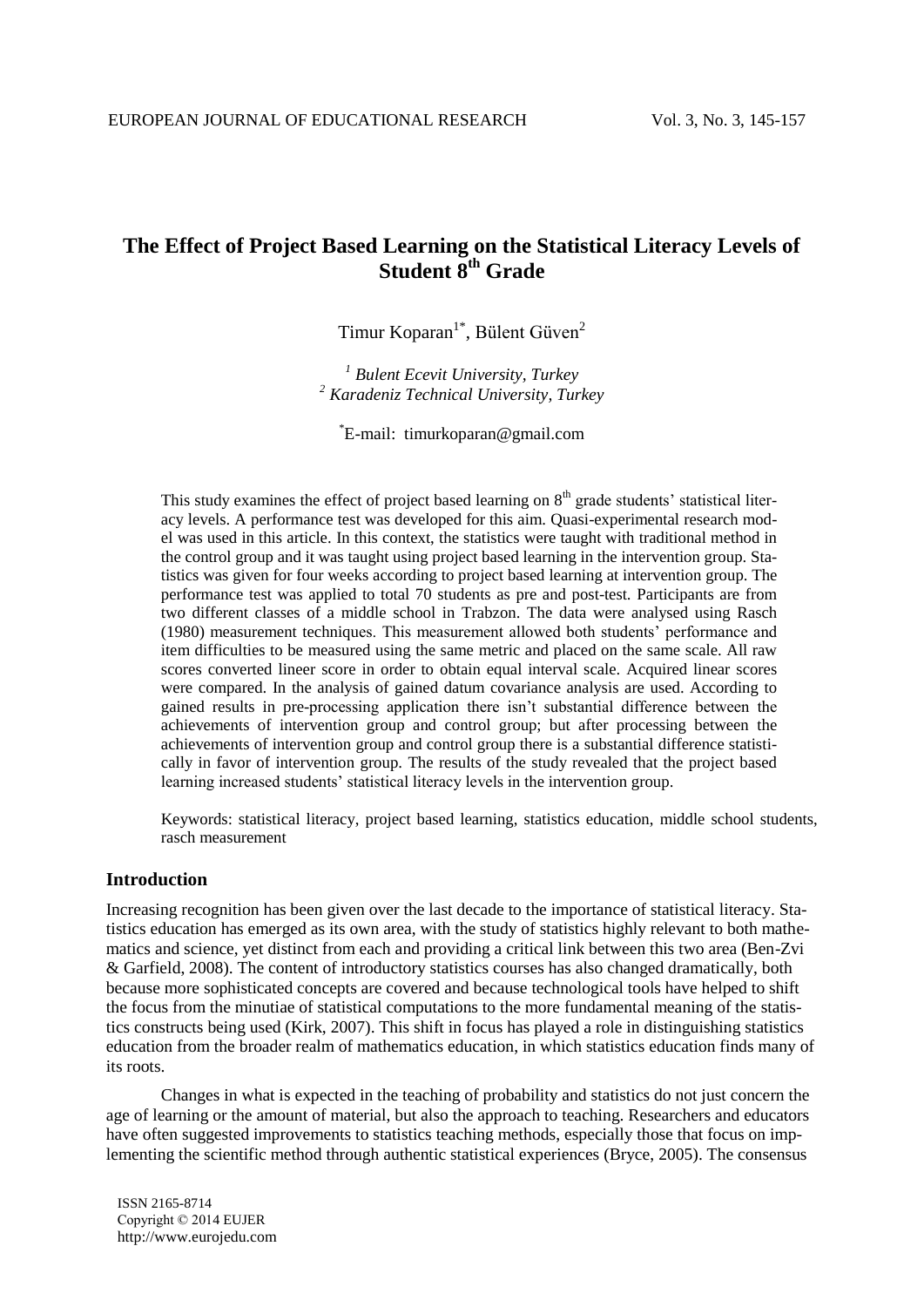among many researchers is that statistics is taught most effectively with real data (Cobb & Moore, 1997). In particular, there is greater benefit to students' learning when they collect their own data rather than merely working with data already collected by others (Hogg, 1991). This finding parallels the suggestion by many researchers that statistics education should be studentcentered (Roseth et al., 2008).

When best-practice pedagogies have been implemented in statistics courses, the results have been positive for achievement and for improved attitudes toward statistics. For instance, students who have participated in all aspects of statistical research – collecting data, performing analyses, and communicating results have demonstrated benefits in exam performance and in students' evaluations of the course (Smith, 1998). This finding is consistent with research suggesting that apprentice learning, wherein students complete real-world mathematics in authentic settings, develops better conceptual understanding and better knowledge transfer to non-mathematical and non-school settings (Boaler, 1998). Research also suggests that statistics courses based on more constructivist models improve student attitudes toward statistics and that personal relevance is important for successful learning in statistics (Mvududu, 2003). One case study revealed that students learned more from a real-world project than from any other instructional component of a statistics course; the project also fostered an increase in student motivation (Yesilcay, 2000).

In 2005 the Board of Directors of the American Statistical Association approved the Guidelines for Assessment and Instruction in Statistics Education (GAISE). Following years of "reform efforts"– that produced workshops, papers and NSF grants–GAISE was an attempt to make the need for reform more visible and to make recommendations about important features of a modern, introductory statistics class. The GAISE college report (ASA, 2005) described a set of guidelines for teaching the introductory, college statistics course and included six basic recommendations:

- 1. Emphasize statistical literacy and develop statistical thinking.
- 2. Use real data.
- 3. Stress conceptual understanding rather than mere knowledge of procedures.
- 4. Foster active learning in the classroom.
- 5. Use technology for developing conceptual understanding and analyzing data.

6. Integrate assessments that are aligned with course goals to improve as well as evaluate student learning.

The intent of these recommendations was to encourage statistics instructors to make introductory statistics courses more modern, engaging and authentic. These recommendations included the use of real data and the fostering of active learning. Also among the guidelines offered was the stipulation that "teachers of statistics should rely much less on lecturing, [and] much more on the alternatives such as projects" (Guidelines for Assessment and Instruction in Statistics Education [GAISE], 2005). In agreement with this recommendation, Landrum and Smith (2007) suggest as a best practice "that students receive some 'hands-on' experience with a research project. An ideal situation would be to finish a complete project that included data collection and analysis" . Nevertheless, although the use of projects has been increasingly recommended as a sound pedagogical practice in statistics, many instructors still do not incorporate projects into their statistics courses.

Two statistical literacy model stands out in the literature. These statistical models are Gal (2002) and Watson and Callingham (2003). These models are used to define and characterize the level of statistical literacy or components. Gal (2002) model involves both knowledge elements and dispositional elements. Knowledge elements are literacy skills, statistical knowledge, mathematical knowledge, context/world knowledge, critical questions. Dispositional elements are attitudes, beliefs and critical stance. Watson and Callingham (2003) model based on a general developmental model (SOLO Taxo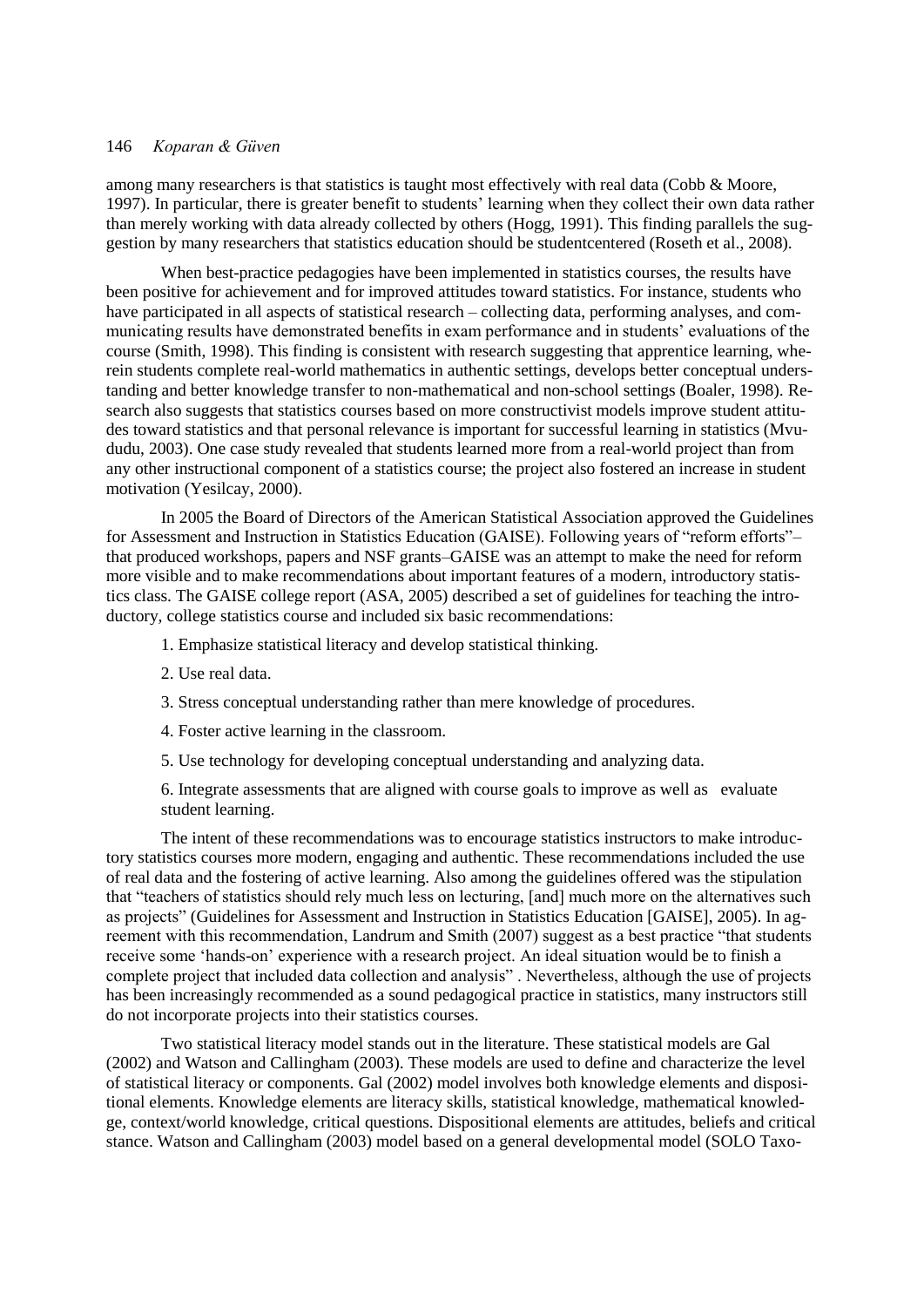nomy). Context, sampling, data representation, average, chance, variation, inference, mathematical and statistical skills are components of this statistical literacy. It has six levels. This levels are idiosyncratic, informal, inconsistent, consistent non-critical, critical and critical mathematical. This model are used to determine the level of students' statistical literacy. Watson and Callingham (2003) model exhibit beneficial a purpose compared to the other. Both models are historical. Gal (2002) model arising from the discipline of statistics while Watson and Callingham (2003) model originating from statistics education research. There is emphasis on both models to be critical.

## *Purpose of the study*

This paper reports on how changed of (14-15 year-old) students' statistical literacy levels using the new approach. The present study was designed to examine the contribution of projects based learning to student outcomes in statistics courses. Projects used were student-defined and authentic in that students selected their own variables, crafted their own research questions, and collected and analyzed their own data sets. Students usually conducted these projects in groups of three. The student outcomes of interest were content knowledge, perceived usefulness of statistics, and self-efficacy for statistical tasks. Further, because the study was conducted with multiple instructors and a wide variety of students, the researchers aimed to examine potential variations in these outcomes associated with different instructors' implementations of the course and different students' overall achievement levels. Thus, the research question guiding the present analysis was as follows: Does the use of project based learning in statistics course have a positive impact on student's statistical literacy level?

## **Methodology**

Quasi-experimental research model was used in the study. In experimental models, the data to be observed are produced directly under the control of the researcher with the aim of determining causeeffect relationships (Karasar,2008). In some cases, it may be impossible to randomly assign individuals to experimental and control groups. Quasi-experimental research model is used in these cases. In this model, individuals are not randomly assigned to intervention and control groups. Quasi-experimental research model is also used when the existing educational system does not allow randomly assigning students to groups (Çepni, 2007).

## *Participants*

A pilot study was conducted in 2010–2011 Academic Year on total 60 students in two  $8<sup>th</sup>$  grade mathematics classroom in urban middle school in Trabzon city of Turkey. Pilot study was conducted for gain to experience, organization of questions and in order to determine validity and reliability of data collection instruments. The study took place during the 2011–2012 Spring semester same school. The study group consists of total 70  $8<sup>th</sup>$  grade (14 years old) students studying in two different classes. Of the 70 students who participated in the study, 35 were in the control phase. The remaining 35 students were in the treatment phase.

## *Project Based Learning*

Project-based learning (PBL) is the learning method that places students at the center of the learning process. It is extensively used to replace the traditional teaching method in which the Project Based Learning Project-based learning (PBL) is the learning method that places students at the center of the teacher, who is the center, strictly follows the teaching plan. In a PBL classroom, the teacher leads the students to the learning that they desire or the learning following the project objectives. The PBL process thus includes an in-depth learning process with systematic learning management to get useful and applicable results, create motivation, and strengthen necessary living skills (Buck Institute for Education, 2010; Harris and Katz, 2001; Moursund, 1999 Boondee et. all, 2011). PBL has complicated working procedure and requires more time for operation. However, it is flexible and the learning process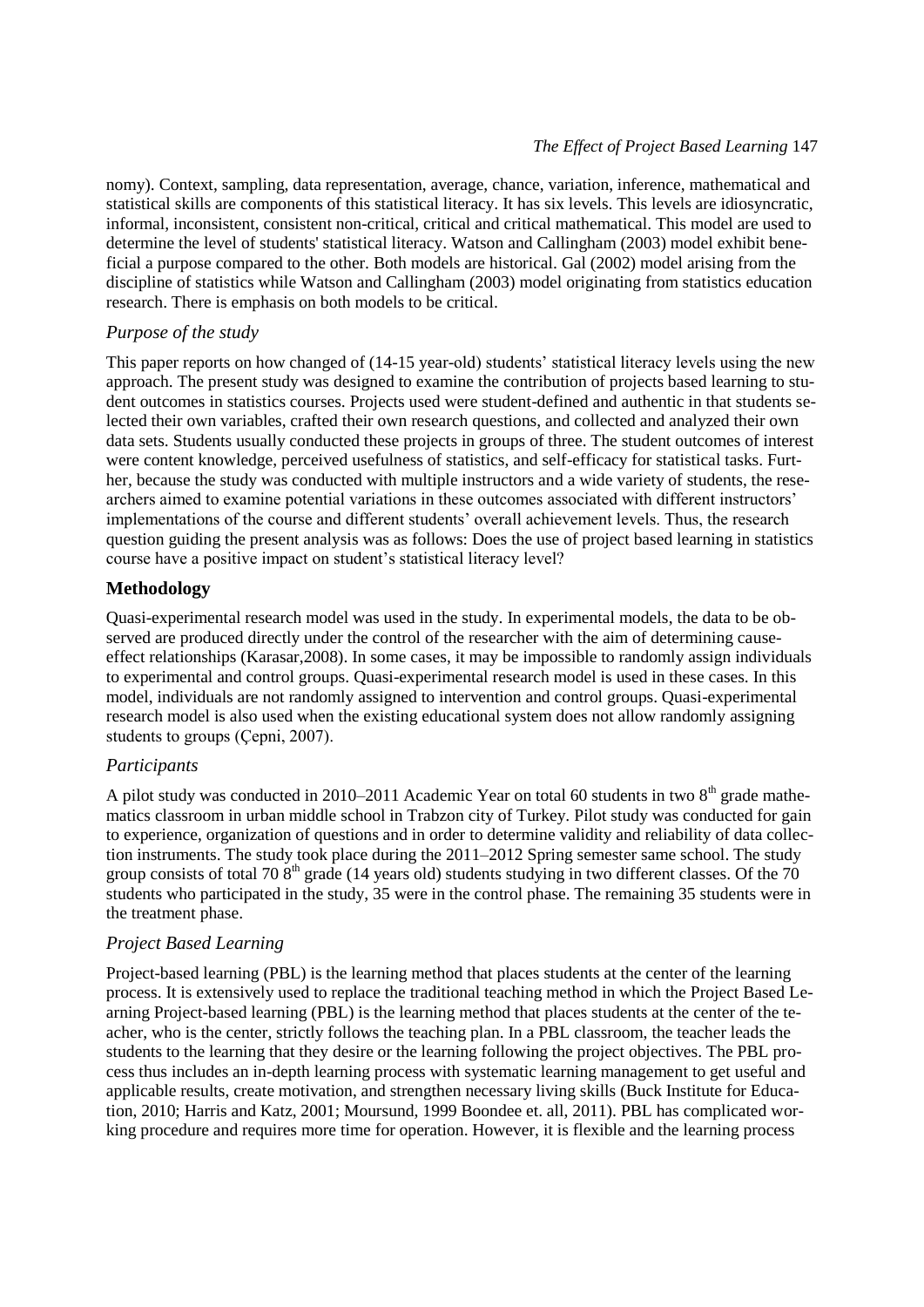involves interaction and cooperation among learners, between learners and teachers. More importantly, when the teacher implements the project and the project is completed, the learners will feel proud of themselves. This generates motivation to the learners to create better projects in the future (Jung, Jun, and Gruenwald, 2001). In the PBL classroom management, students are divided into groups of different sizes. For small groups, all students will have equal roles and responsibility in creating the project. The Project enables the learners to deeply understand the ideology and standard of project-making. It can reinforce lifelong working skills and behavior. The project also provides the learners with an opportunity to solve community problems, survey future careers, consult specialists and communicate with the intellectuals using the internet technology. The learners can also present their projects to the target groups outside classroom. The project can also motivate other low-motivated learners, who view studying as boring and useless, to see the significance and value of learning (Buck Institute for Education, 2010).

To control for inevitable variations introduced by differences between groups, a quasiexperimental design was employed. Control group is perform statistics course without using projects. Project based learning was applied on experimental group. Courses in both groups were made by the same teacher. These two groups were comprised. Thus, aimed to evaluate the effect of project based learnıng to the student success 8th class by investigators.

Firstly heterogeneous groups were created in the experimental group. Students usually conducted projects in groups of three. Students were informed about the project preparation by teacher. At intervention group statistics is given for 4 weeks according to project based learning. Students worked on the project topics for 4 weeks. Each group was asked to draw up a report and submit the classroom. They asked teachers questions they were curious. Students in this process has been guided by the teacher. Projects used were student-defined and authentic in that students selected their own variables, crafted their own research questions, and collected and analyzed their own data sets. The project topics are given to students are shown below.

- The average monthly income and expenses of a family.
- Statistics of the blood groups of students.
- Turkey super league teams score statistics.
- How many seconds 100 meters is run?
- Students' height and weight statistics.
- Students' success in math classes.
- Trabzon Airport aircraft and passenger statistics.
- Waste in our invironment.
- Statistics of daily activity.
- Usage statistics for internet and mobile phone TV.
- Popular career statistics in class.

Students were given four weeks to prepare projects. At the end of this period, each group presented their projects in class. Each group made a presentation about 15-20 minutes. Video recording was taken for each group. Students aren't given information about the research in control group. Teacher prepared lesson plan before coming to class. Teacher was used lectures, question-answer, problemsolving methods and techniques. He supported them with exercises and examples. These courses are the same as everyday course. In order to measure the success of the students, statistics of the pre-test before it is processed, after processing the last test, the experimental group and the control group performed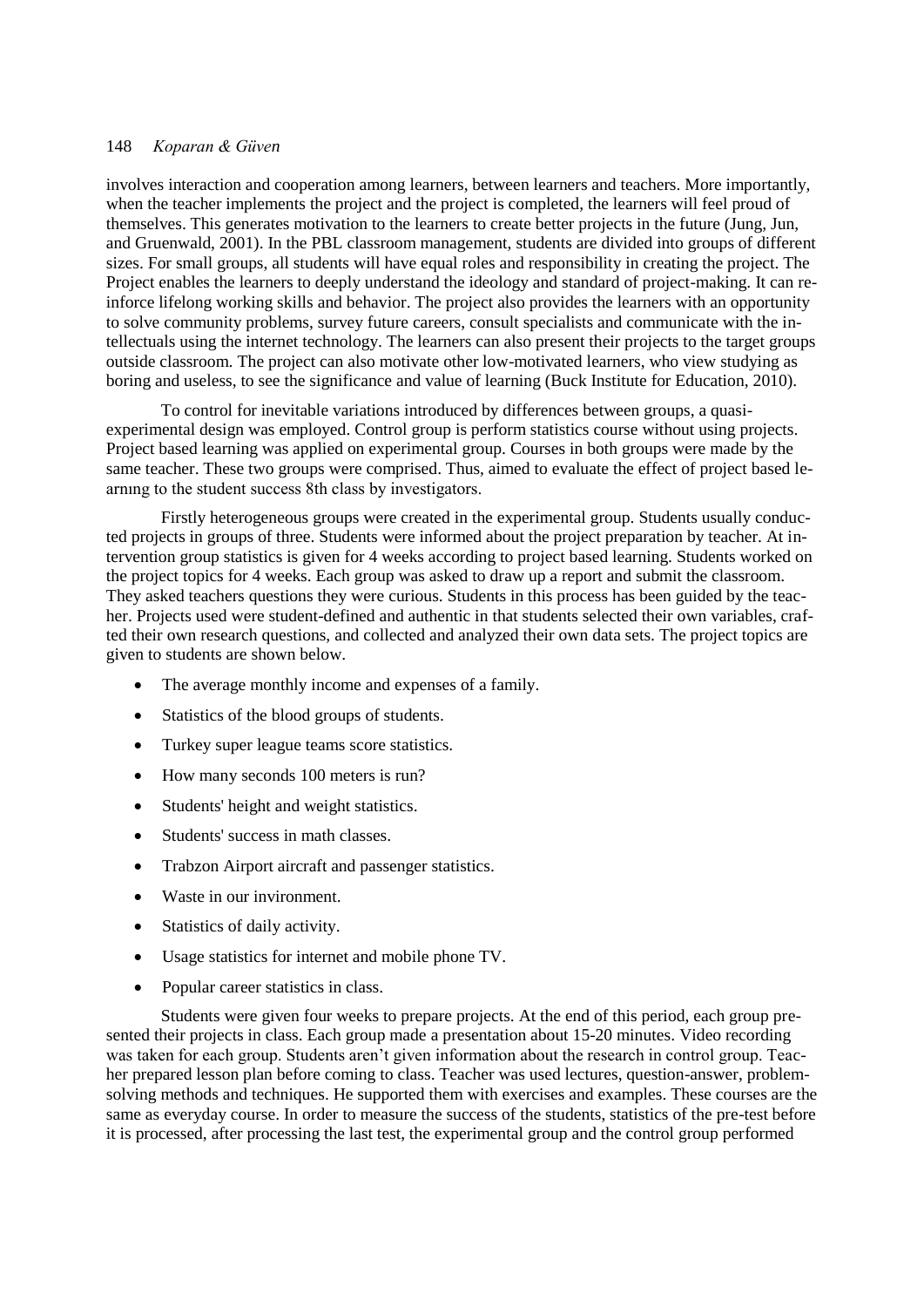together. Project-based learning is applied in the experimental group were made to the traditional classroom environment but class seating plans wasn't changed in control group. Figure 1 shows in detail the traditional learning environment.



Figure 1. Project based learning and traditional learning invironment

Students' views about project-based learning was taken at the end of the application. Students are used to get the information ready for the teacher. For this reason, some students had difficulty in the process of project-based learning. While the division of labor and sharing some groups quite well in some groups were more active and more passive students. The desired level of interaction between the students in some groups did not. But most of the students was found to have positive thoughts about project-based learning. They said they enjoyed learning in this way. Some students had difficulties in the preparation graphics at computer.

### *Procedure*

This study was conducted on the subject of statistics. Both groups were taught the same theoretical concepts. Exercises solved in the control group. In the experimental group was project-based learning activities. The data in this study are collected using the performance test for the subject of statistics and projects. In the first stage of the development of student performance test, preliminary interviews were conducted with middle school mathematics teachers about statistics and their instruction. As a result of the interviews with teachers, students were determined to have difficulties in comprehending statistics. So, it was understood that effective materials in teaching statistics are needed. To meet this need, project based learning was used. Statistical literacy test was developed by the researcher. It has 69 items related sampling (13), data representation (12), average (15), probability (9), inference (10) and change (10). Vast majority of test questions are similar to Watson and Callingham (2003). Some of the questions were rearranged or replaced by considering the characteristics of the language and culture.(see appendix 4). Developed these test were examined by two mathematics educators and two mathematics teachers. Teachers and academicians confirmed that the materials may appropriately serve the aim of the study.

The statistical literacy test regarding statistics was developed considering student attainments included in the 8<sup>th</sup> grade mathematics curriculum, teacher views and the statistical components reported in the literature. Watson and Callingham (2003) statistical literacy framework was used for statistical literacy levels. Watson and Callingham (2003) and Callingham and Watson (2005) approached the issue of identifying a framework for assessing Statistical Literacy through the use of Rasch modelling (Rasch, 1960). Using archived data from surveys conducted over a number of years that addressed the aspects of statistical thinking suggested by Holmes (1980), Watson and Callingham demonstrated that a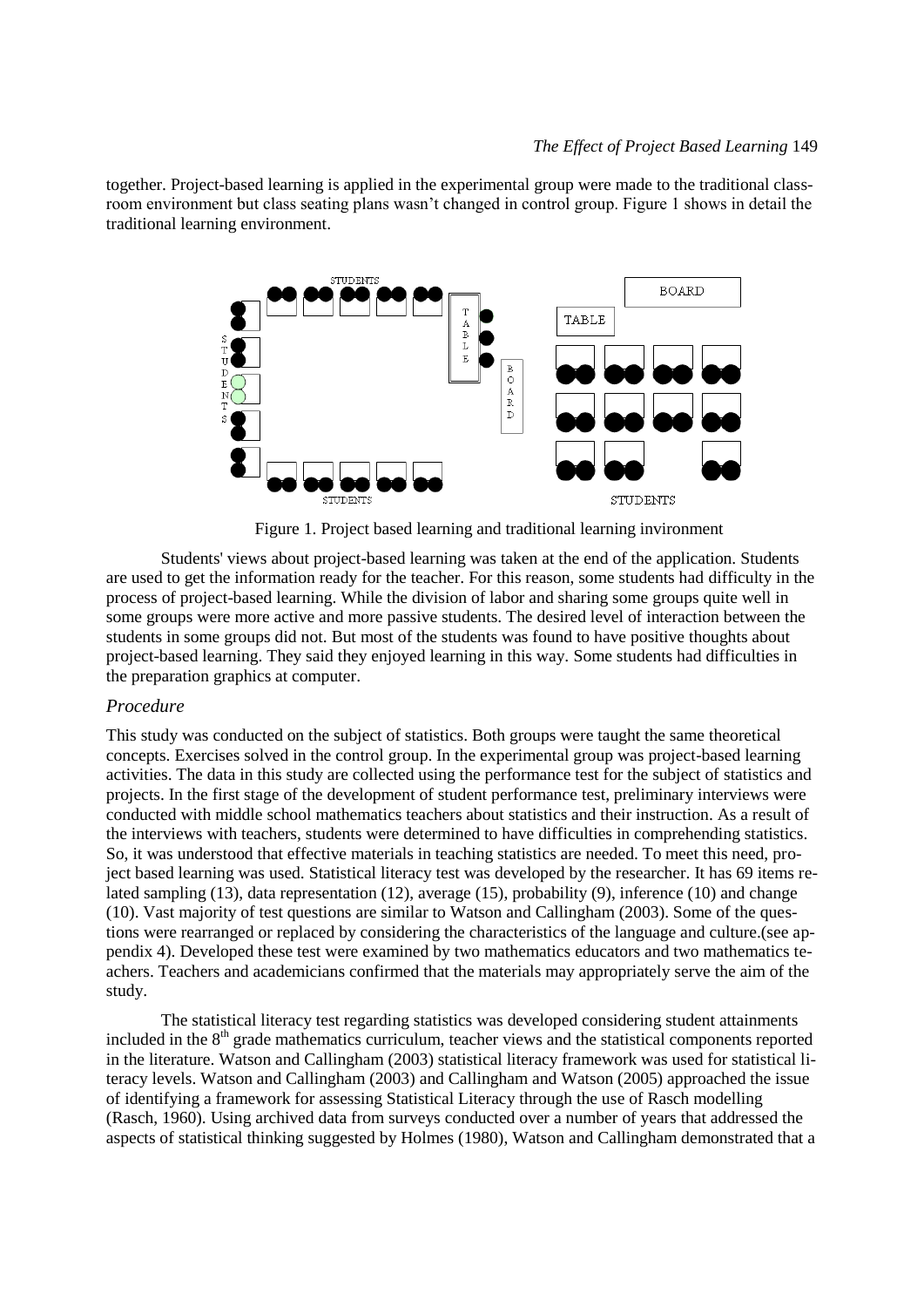unidimensional scale of Statistical Literacy could be constructed that provided interpretable information about students' achievement. They described a six level hierarchy characterised by increasingly complex cognitive processes in which statistical processes and contextual understanding were both involved. This hierarchy is summarised in Table 1. A framework, therefore, existed that could provide information about Statistical Literacy development. This framework, however, had been identified using items administered under traditional test conditions, and the issue of providing alternative types of assessment remained.

| Level                       | Brief characterization of levels                                                                 |
|-----------------------------|--------------------------------------------------------------------------------------------------|
| 6                           | Critical, questioning engagement with context, using proportional reasoning particularly in      |
| Critical Mat-               | media or chance contexts, showing appreciation of the need for uncertainty in making pre-        |
| hematical                   | dictions, and interpreting subtle aspects of language.                                           |
| 5.                          | Critical, questioning engagement in familiar and unfamiliar contexts that do not involve         |
| Critical                    | proportional reasoning, but which do involve appropriate use of terminology, qualitative in-     |
|                             | terpretation of chance, and appreciation of variation.                                           |
| 4                           | Appropriate but non-critical engagement with context, multiple aspects of terminology            |
| Consistent                  | usage, appreciation of variation in chance settings only, and statistical skills associated with |
| Non-critical                | the mean, simple probabilities, and graph characteristics.                                       |
| 3                           | Selective engagement with context, often in supportive formats, appropriate recognition of       |
| Inconsistent                | conclusions but without justification, and qualitative rather than quantitative use of statisti- |
|                             | cal ideas.                                                                                       |
| $\mathcal{D}_{\mathcal{A}}$ | Only colloquial or informal engagement with context often reflecting intuitive non-              |
| <b>Informal</b>             | statistical beliefs, single elements of complex terminology and settings, and basic one-step     |
|                             | straightforward table, graph, and chance calculations.                                           |
|                             | Idiosyncratic engagement with context, tautological use of terminology, and basic mathe-         |
| Idiosyncratic               | matical skills associated with one-to-one counting and reading cell values in tables.            |

|  |  |  |  | Table 1. Statistical literacy construct (Adapted from Watson and Callingham (2003)) |  |
|--|--|--|--|-------------------------------------------------------------------------------------|--|
|  |  |  |  |                                                                                     |  |

## *Scoring Rubrics*

A scoring rubric is a rule or guide for making a judgment about a performance. Each activity on the performance tasks has an associated scoring rubric that addresses specific learning and takes account of the quality of the response. Each step of the rubric describes the qualitative difference between successive levels of response; that is, what makes the particular level of performance or response different from the one below it and the one above it. This is very clearly defined, and not simply a global statement such as "demonstrates partial understanding ...". The rubrics were critiqued by teachers before and after use, and considerably modified during the design phases to incorporate the responses that teachers had observed from their students. Each level of each rubric is given a score code for ease of marking, and to provide a basis for Rasch measurement. Table 2 shows an example scoring rubrics.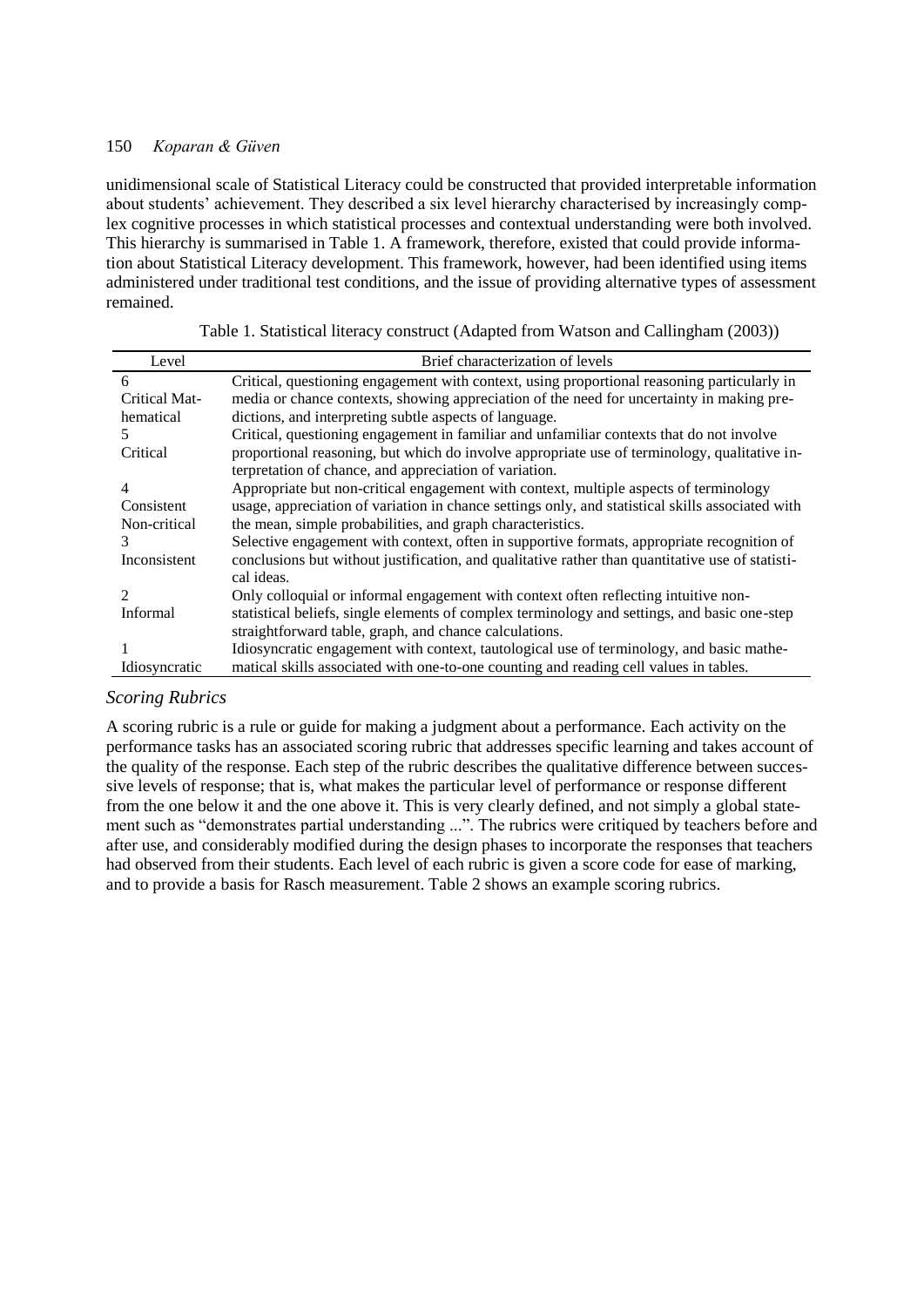| Ouestion                                 |   | <b>Rubrics</b><br>Score                                 |  |  |  |
|------------------------------------------|---|---------------------------------------------------------|--|--|--|
| 25 country students watched an average   |   | Use of the algorithma. $25.8 = 200$ and $75.4 = 300$    |  |  |  |
| of 8 hours of TV per weekend             | 2 | $500/100=5$ . Appreciate the need to have an answer     |  |  |  |
|                                          |   | between 4 and 8 hours per weekend.                      |  |  |  |
| 75 city students watched an average of 4 |   |                                                         |  |  |  |
| hours of TV per weekend.                 |   | Add the amount of kids together and you get 100 and di- |  |  |  |
|                                          |   | vide it by the 12 hours of TV.                          |  |  |  |
| Show how to get the average TV viewing   |   |                                                         |  |  |  |
| time for the total 100 students          |   | $8+4=12$ ve $12/2=6$ and no reason.                     |  |  |  |
|                                          | 0 |                                                         |  |  |  |
|                                          |   |                                                         |  |  |  |

Table 2. Sample scoring rubrics

#### *Analysis*

The data were analysed using Rasch (1980) measurement techniques, which allowed both students' performance and item difficulties to be measured using the same metric and placed on the same scale. Rasch calibration was used to evaluate the fit of data to the unidimensionality of the Rasch model and for the construction of the statistical literacy test. The 69 items were analyzed using the partial credit model (Masters, 1982). Items were calibrated in terms of the degree to which students agreed with the items. A high item difficulty means low levels of agreement with the item. Winsteps computer software was used to perform the partial credit analysis. The item difficulties and step thresholds as well as indicators of the extent to which each item fitted the model were examined. The Rasch model requires that data fit the model and it follows three main requirements. Equal differences have to be found between two sets of item difficulties on the scale and between the two corresponding sets of measures on the scale, an individual's measure on the scale should not be affected by any omissions of any items, the construct of the final scale cannot be affected by any opinions/answers of students.

The scale so produced is a genuine interval scale that allows comparision of person performance on the set of items used (Bond&Fox,2007). Each item score was then transcribed to an individual student data line within a larger data file inclusive of all children's performances (see Appendix 5). Each data line consisted of the following types of data: the first two digits indicate the participant's identifying code; the following 69 digits represent the participant's score on the 69 statistical literacy test of number items (see example below).

#### 05 1201101210030…

Each data line represents the transformation of qualitative data to quantitative data, which can then be subjected to Rasch analysis. Responses for each item, for all four sets of criteria, were divided into hierarchically ordered levels of ability to which partial credit, for partial success, could be assigned. Thus, scoring was completed using a progressive two-step  $(0, 1)$  or three-step  $(0, 1, 2)$  system as required by Rasch analysis and espoused by Bond and Fox (2001). The statistical analysis was completed using Winsteps software (Linacre,2011), a computer program developed from Rasch principles. Rasch models of measurement use the interaction between persons (cases) and items to place both persons and items on a single measurement scale. The unit of measurement is the logit, the natural logarithm of the odds of success.

The usual meausre of fit reported is the infit mean square statistic (The most ideal value is 1.00), acceptable levels of fit lie between 0.77 and 1.3 (Keeves&Alagumalai,1999). The satandardised fit measured fit measure provides a z statistic, providing the statistical significance of the fit figure, using the asual accepted values of  $\pm 2.00$ . The Person Separation Reliability indicates the extend to which the set of items separates the persons along the scale. It has an ideal value of 1, and values above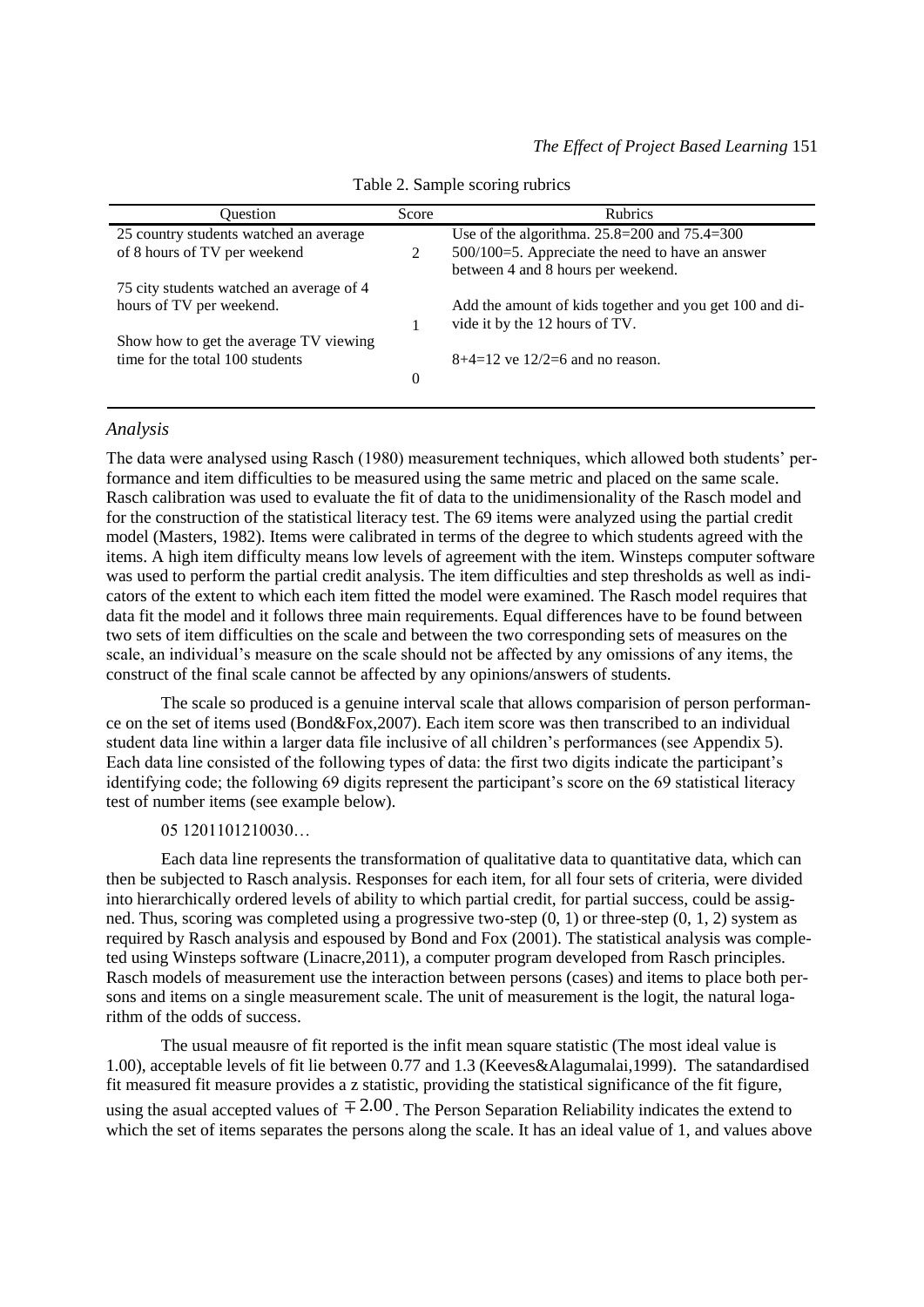approximately 0.7 provide acceptable separation, allowing persons to be compared onthe basis of their measured ability. Estimates of person ability were obtained in logits. Logit is logarithm of the odds of succes. Item (*R*I) and Person (*R*P) Separation Reliabilities indicate the extent to which the test provides a wide spread of items or persons along the variable, and avoids a "ceiling" or "floor" effect. These statistics provide a measure of internal consistency. Cronbach alpha statistics were also obtained as a measure of the reliability of the test.

## **Results**

In this part, the data obtained from the performance test were analyzed using Winsteps 3.72 computer program and the results were presented summary statistics, item calibration, rating scale diagnostics, person abilility measures, person item maps, t test and covariance analysis. Appendix 1 shows summary statistics. Summary statistics are includes all persons' pre and post test results. Fit to the model, of both items and persons, was evaluated using the Infit Mean Square (IMSQ) statistic and the standardized infit (Infit t). The acceptable values lie between 0.77 and 1.3 (Keeves and Alagumalai, 1999) with an ideal value of 1.00. For both items (IMSQ<sub>I</sub> = 1.01, s.d. =1.3; Infit  $t = .0$ ) and persons (IMSQ<sub>P</sub> = 1.04, s.d.  $=0.8$ ; Infit  $t = 2$ ) the overall fit was acceptable indicating that the performance tasks were composed of activities (items) that worked together consistently to measure a single unidimensional construct, and that the students who responded to the task did so in ways that were coherent with the intentions of the task developers. Reliability figures were also satisfactory (*R*I = 0.98; *R*P = 0.94; Cronbach alpha = 0.95) indicating that the internal consistency of the tasks was good. These findings indicated that all items worked together to measure a single underlying construct, and the persons who attempted the tasks performed in expected ways.

Table 3 shows summary statistics for groups. This table ise include summarizes infit, outfit, reliability, means and standard deviation of both raw score and Rasch measure.

|              |           | Raw Score |                   | <b>Rasch Score</b> |                   | Infit | Outfit | Reliability | N  |
|--------------|-----------|-----------|-------------------|--------------------|-------------------|-------|--------|-------------|----|
|              |           | Mean      | Standard<br>Error | Mean               | Standard<br>Error |       |        |             |    |
| Intervention |           |           |                   |                    |                   |       |        |             |    |
|              | Pre test  | 34.8      | 13.2              | $-0.9$             | 0.6               | 1.03  | 0.99   | .85         | 35 |
|              | Post test | 79,2      | 25,3              | 0.1                | 0.9               | 1.06  | 1.07   | .95         | 35 |
| Control      |           |           |                   |                    |                   |       |        |             |    |
|              | Pre test  | 42.1      | 13.8              | $-0,7$             | 0.5               | 1.04  | 1.00   | .81         | 35 |
|              | Post test | 53.6      | 17.7              | $-0.4$             | 0.6               | 1.04  | 1.02   | .90         | 35 |

| Table 3. Summary statistics for groups |  |  |
|----------------------------------------|--|--|
|                                        |  |  |

Infit and outfit close to ideal value (1.00). Person reliability between 0.81 and 0.95 (good). As is shown in this table, learners' performance has improved in posttest. But intervention group shows a large improvement in ability, from -0.9 to 0.1 logits. Figure 2 shows pretest and post test item difficulties.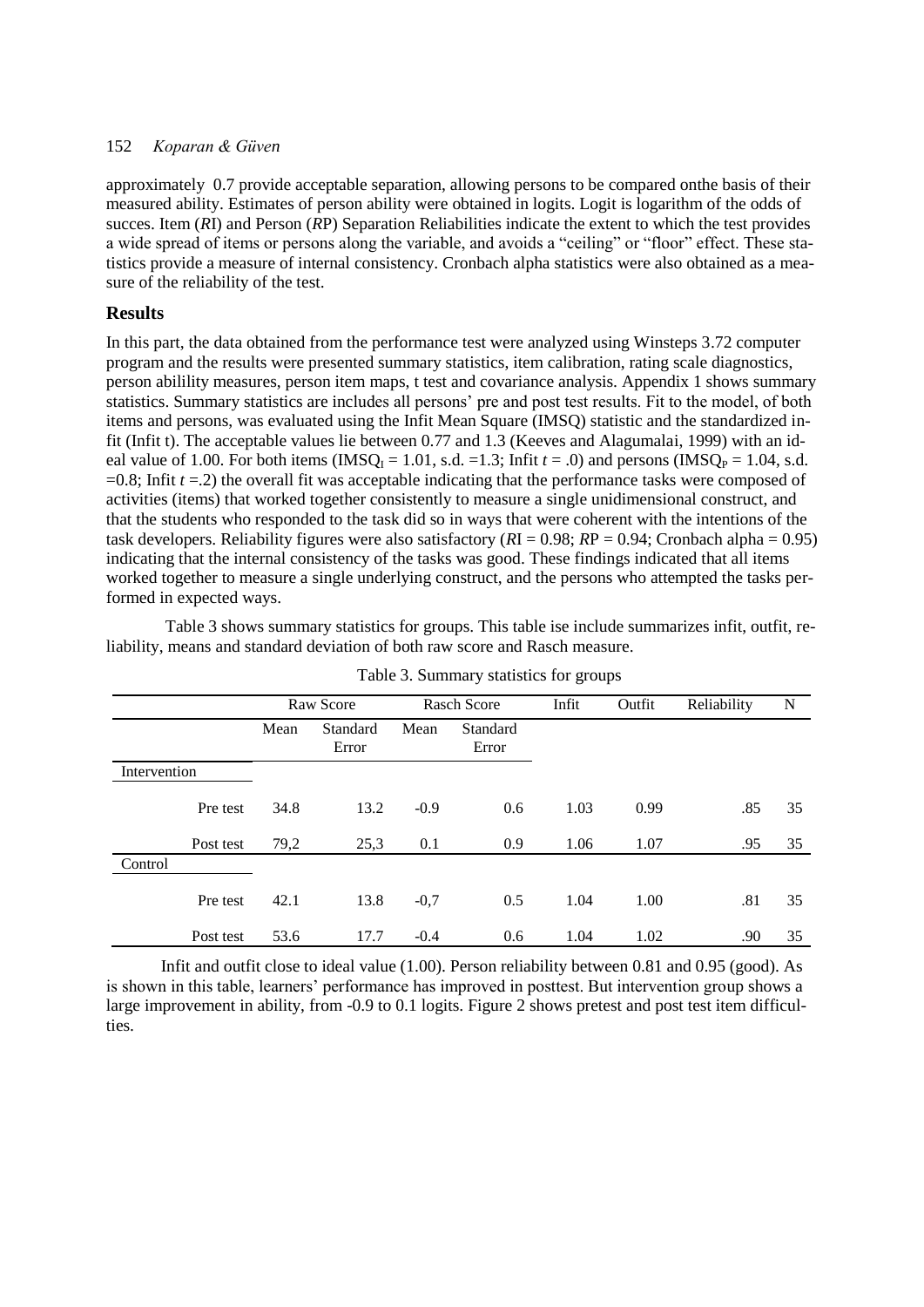

#### Project Based Learning Approach

Figure 2. Pretest and posttes item calibration

According to the Figure 2 clearly show that item difficulty at pre and post are statistically invariant. Items that were hard at pre test remain easy at post. In this study post test item difficulties was taken as the pre test item difficulties and used post test steps difficulty.

Rating scale diagnostics provide information on how the rating scale is functioning by giving us frequency measurement reports for each point of the scale and the step difficulty threshold, which is essentially the cut-point for each point on the scale. Appendix 2 is the summary of the scale diagnostics for the posttest. The first column shows each point on the scale from '1' to '4'. Then the second and third columns present the frequency counts and their percentage values so that we could see how often each point is being used. Notice how '0', '1', and '2' are used the most. The fourth column is the average measure for each point. It reports the average ability (in logits) of all of the examinees who received that point on any of the items in the test. The fifth column contains the fit statistics, and according to Bond and Fox (2007), outfit mean squares that are greater than '2' indicate that the particular point on the scale is causing 'noise' in the measurement process. However, in the current diagnostics, no rating point was found to be troublesome in terms of fit. Finally the sixth column shows step difficulty thresholds. Fair distance among the thresholds demonstrates that each point defines a distinct position in the measure of the construct.

Appendix 4 shows person ability measures for pretest and post test. These Rasch scores are linear and suitable for comparasions. Rasch scores are used for covariance analysis in this study. Person levels are determined according to the thresholds in the rating scale diagnostics (Appendix 3). A hierarchy of the easiest to most difficult task items and a hierarchy of persons based on best to worst performance can be established using Rasch analysis because the items are placed on one scale and so are the persons. The current study used a score of zero as the midpoint of difficulty. For the scores from the statistical literacy tests the items with more positive logit values were harder than those with more negative values. In contrast, persons with more positive logit values had a greater abilities to perform tasks independently than those with negative logit values. Because each item of the statistical literacy tests had its own scaling, the Partial Credit Rasch Model (PCM) was applied, to solve the different in-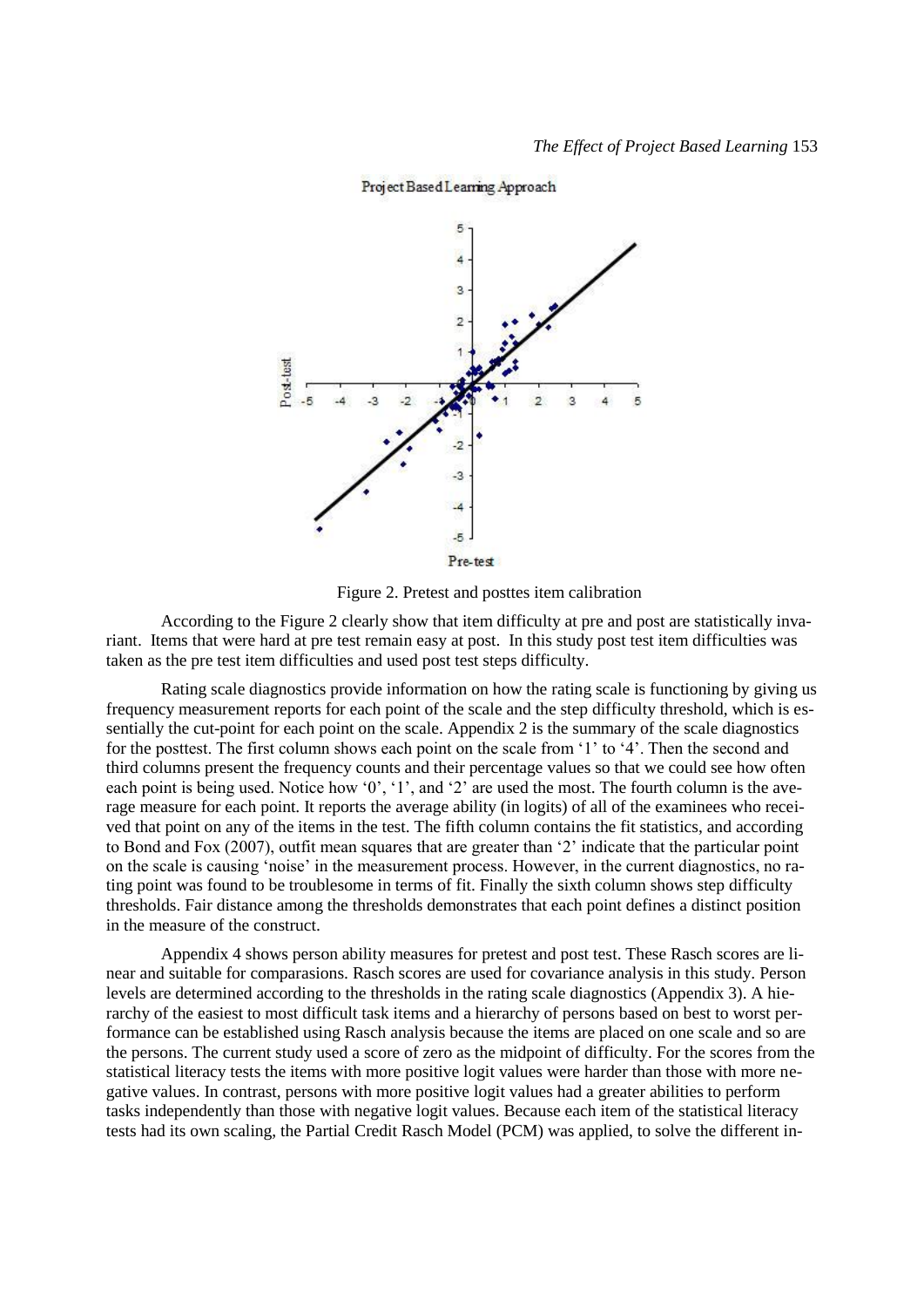termediate levels that come from different numbers of responses for different items on the same instrument (Bond & Fox, 2007; Linacre, 2007). Figure 3 shows person item map for intervention group at pre-test and post-test.



Figure 3. Person item map for intervention group at pre and post test

Person item maps are useful for identifying meaning constructs, as these graphical illustrations visually display any potential relationships amongst item responses. These maps display person and items distributions along a hierarchy. Here the numbers along the left column indicate logit measure. On this map, these logits descend according to the difficulty, meaning the hardest item to endorse will fall at the top of the map and the easiest item to endorse will fall at the bottom of the map. "M" markers along the map indicate the location of the mean measure. Likewise, a marker of "S" indicates one standard deviation from the mean and "T" indicates two standard deviations from the mean, as shown by Figure 3. There are 69 items in maps about sampling (S), data representation (R), average (A), probability (P), inference (I) and change (C).

Compared to the pretest, the performances of the examinees differed in the posttest. Appendix 4 demonstrates how the ability logit of each examinee changed from the pre-test to the post-test. Figure 3 is illustrates changes in the levels of students. According to the this figure after project based learning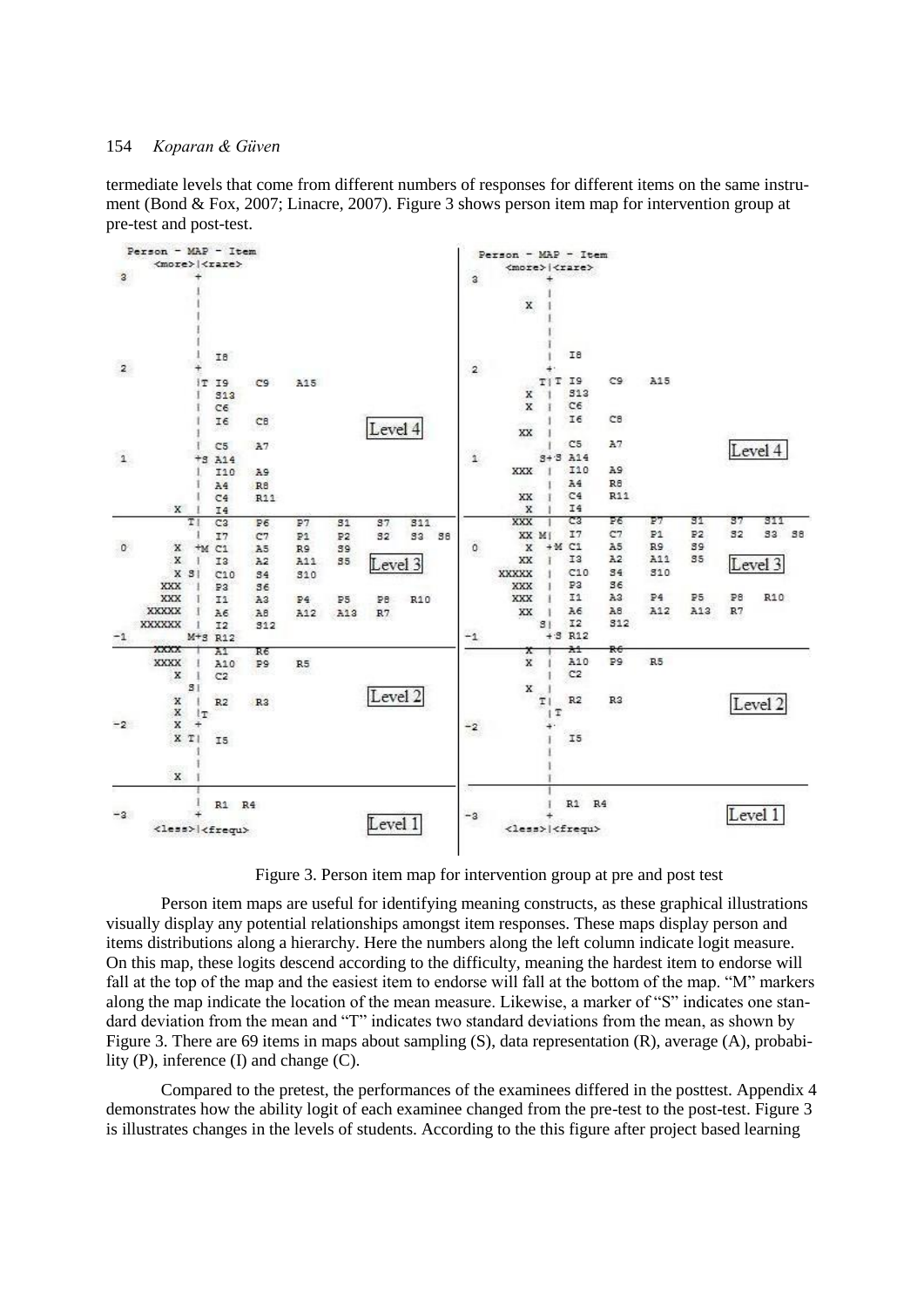particularly observed increase in fourth-level. All person ability measures are shown in person item map. After project based learning 10 student are rose to from level 2 to level 3, 10 student are rose to from level 3 to level 4. Levels of the 15 student did not change in spite of the rise their logit in intervetion group. Levels of 27 students didn't change in Levels of the only 7 students increased in control group. Level of a student decreased. The student may not show enough interest to statistical literacy post-tetst.

A one-way analysis of covariance (ANCOVA) was conducted for this study. The independent variable project based learning, the dependent variable was the students' statistics ability scores and the covariate was the students' score on the pretest. Table 4 shows analysis of covariance results.

| Source  | SS     | df | MS        |        |      |
|---------|--------|----|-----------|--------|------|
| Pretest | 24.177 |    | 77<br>24. | 89.749 |      |
| Method  | 9.489  |    | 9.489     | 35.226 | .000 |
| Error   | 18.049 | б. | .269      |        |      |

Table 4. Analysis of Covariance Results

The ANCOVA was significant,  $F(1, 67) = 35.226$ ,  $p < .001$  and  $\omega^2 = .35$ . According to the results of ANCOVA, the intervention group and control group pre-test scores of students is under control, a statistically significant difference was found between post-test scores.

### **Discussion and Conclusion**

According to gained results in pre-processing application there isn't substantial difference between the achievements of two groups; but after processing between the achievements of two groups there is a substantial difference statistically in favor of intervention group. These results support the project-based learning is applied in other studies (Korkmaz, 2002; Demirhan, 2002; Coşkun, 2004; Özdener ve Özçoban, 2004; Aladağ, 2005; Başbay, 2006; Çiftçi, 2006; Yıldız 2008). These studies were made in various disciplines and project-based learning in favor of the experimental group is significant and positive developments have emerged.

Data literacy has become a fundamental skill for living in an information era where important decisions are made based on available data. In order for students to develop robust data literacy skills, there ought to be significant changes to the instructional methods in statistics instruction. The aim of this study was to investigate the effect of project based learning on 8th grade students' statistical literacy level. Findings of the current study are very encouraging. The results of the study, project-based learning is more effective than traditional teaching methods in the teaching of statistics revealed. After the experiment, it was found that the project-based learning to promote cooperative working of the students in primary school using student centered principle was efficient and effective. Levels of the students after studying was increased. Thus the project-based learning helps to train students to work cooperatively via the projects and provides the learners with an opportunity to work face to face. It also helps to create better cooperation and interaction among the learners, which is similar to the way they live their life in the society.

The ultimate goals in our classes: to develop statistical literacy and competency in our students. Quite often students will ask, 'Why am I taking this course?' Students in the course should lead them to answer that question with, 'Because data are interesting and useful in understanding the world.' As statistics deals with uncertainty in the real world we teach our students caution in drawing conclusions from statistical analyses. In particular, we think it is important our students approach questions from multiple perspectives. By teaching our students in this fashion we believe we are providing them the tools necessary to develop statistical literacy and competency.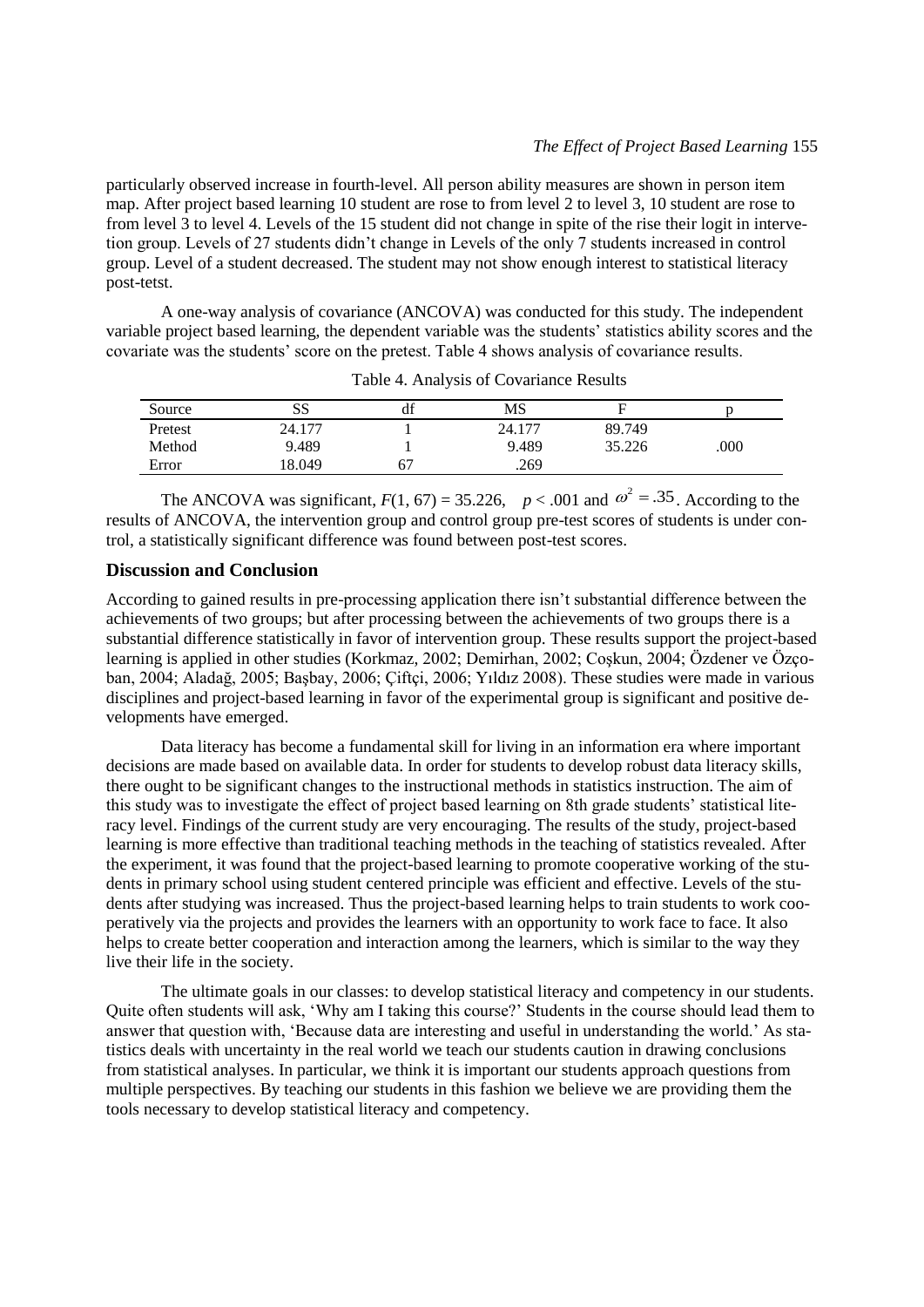#### **References**

- Aladağ, S. (2005*). İlköğretim matematik öğretiminde proje tabanlı öğrenme yaklaşımının öğrencilerin akademik başarısına ve tutumuna etkisi*. Gazi University: Unpublished, MA thesis.
- American Statistical Association (2005). *GAISE college report.* Retrieved 20 December 2011, from [www.amstat.org/education/gaise/GAISECollege.html](http://www.amstat.org/education/gaise/GAISECollege.html)
- Başbay, A. (2006). *Basamaklı öğretim programıyla desteklenmiş proje tabanlı öğrenmenin sürece, öğrenen ve öğretmen görüşlerine etkisi*. Hacettepe University: Unpublished, PhD dissertation.
- Ben-Zvi, D. & Garfield, J. (2008). Introducing the emerging discipline of statistics education. *School Science and Mathematics*, 108, 355–361.
- Bryce, G. R. (2005). Developing tomorrow's statistician. *Journal of Statistics Education*, 13(1). [www.amstat.org/publications/jse/v13n1/bryce.html](http://www.amstat.org/publications/jse/v13n1/bryce.html)
- Boaler, J. (1998). Open and closed mathematics: Student experiences and understandings. *Journal for Research in Mathematics Education,* 29, 41–62.
- Bond, T. G. & Fox, C. M. (2001). *Applying the rasch model; fundamental measurement in the human sciences.* Mahwah New Jersey: Lawrence Erlbaum Associates.
- Bond, T. & Fox, C. (2007). *Applying the Rasch model. Fundemental measurement in the humen sciences (2nd)*. Mahwah, NJ: LEA
- Boondee V., Kidrakarn P. & Sa-Ngiamvibool W. (2011). A learning and teaching model using projectbased learning (PBL) on the web to promote cooperative learning. *European Journal of Social Science,* 21(3), 498–506.

Buck Institute for Education (2010). *What is PBL?* [http://www.bie.org/about/what\\_is\\_pbl](http://www.bie.org/about/what_is_pbl)

- Callingham, R. & Watson, J. M. (2005). Measuring statistical literacy. *Journal of Applied Measurement*, 6(1), 29, 19–47.
- Çepni, S. (2007). *Introduction to research and project studies. (Extended 3rd edition).* Trabzon: Celepler Press.
- Cobb, G. W. & Moore, D. (1997). Mathematics, statistics, and teaching. *The American Mathematical Monthly,* 104, 801–823.
- Coşkun, M. (2004). *Coğrafya eğitiminde proje tabanlı öğrenme yaklaşımı*. Gazi University: Unpublished, PhD Dissertation.
- Çiftçi, S. (2006). *Sosyal bilgiler öğretiminde proje tabanlı öğrenmenin öğrencilerin akademik risk alma düzeylerine, problem çözme becerilerine, erişilerine kalıcılığa ve tutumlarına etkisi*. Selçuk University: Unpublished, PhD Dissertation.
- Demirhan, C. (2002). *Program gelistirmede proje tabanlı ögrenme yaklasımı*. Hacettepe University: Unpublished, MA thesis.
- Gal, I. (2002). Adult statistical literacy: Meanings, components, responsibilities. *International Statistical Review,* 70(1), 1–25.
- Guidelines for Assessment and Instruction in Statistics Education [GAISE] (2005). *Guidelines for assessment and instruction in statistics education (GAISE) college report.* Alexandria, VA: American Statistical Association. [www.amstat.org/education/gaise/GAISECollege.pdf](http://www.amstat.org/education/gaise/GAISECollege.pdf)
- Harris, J. H., & Katz, L. G. (2001). *Young investigators: The project approach in the early years*. New York: Teachers College Press.
- Hogg, R. V. (1991). Statistical education: Improvements are badly needed. *The American Statistician*, 45, 342–343
- Holmes, P. (1980). *Teaching statistics 11–16.* Slough: Schools Council and Foulsham Educational
- Jung, H., Jun, W. & Gruenwald L. (2001). *A Design and Implementation of Web-Based Project-Based Learning Support Systems*. [www.cs.ou.edu/~database/documents/jjg01.pdf](http://www.cs.ou.edu/~database/documents/jjg01.pdf)
- Keeves, J.P. & Alagumalai, S. (1999). *New approaches to measurement*. In Masters, G. N. & J. P. Keeves (Eds), Advances in Measurement in Educational Research and Assessment. Pergamon, pp. 23–48.